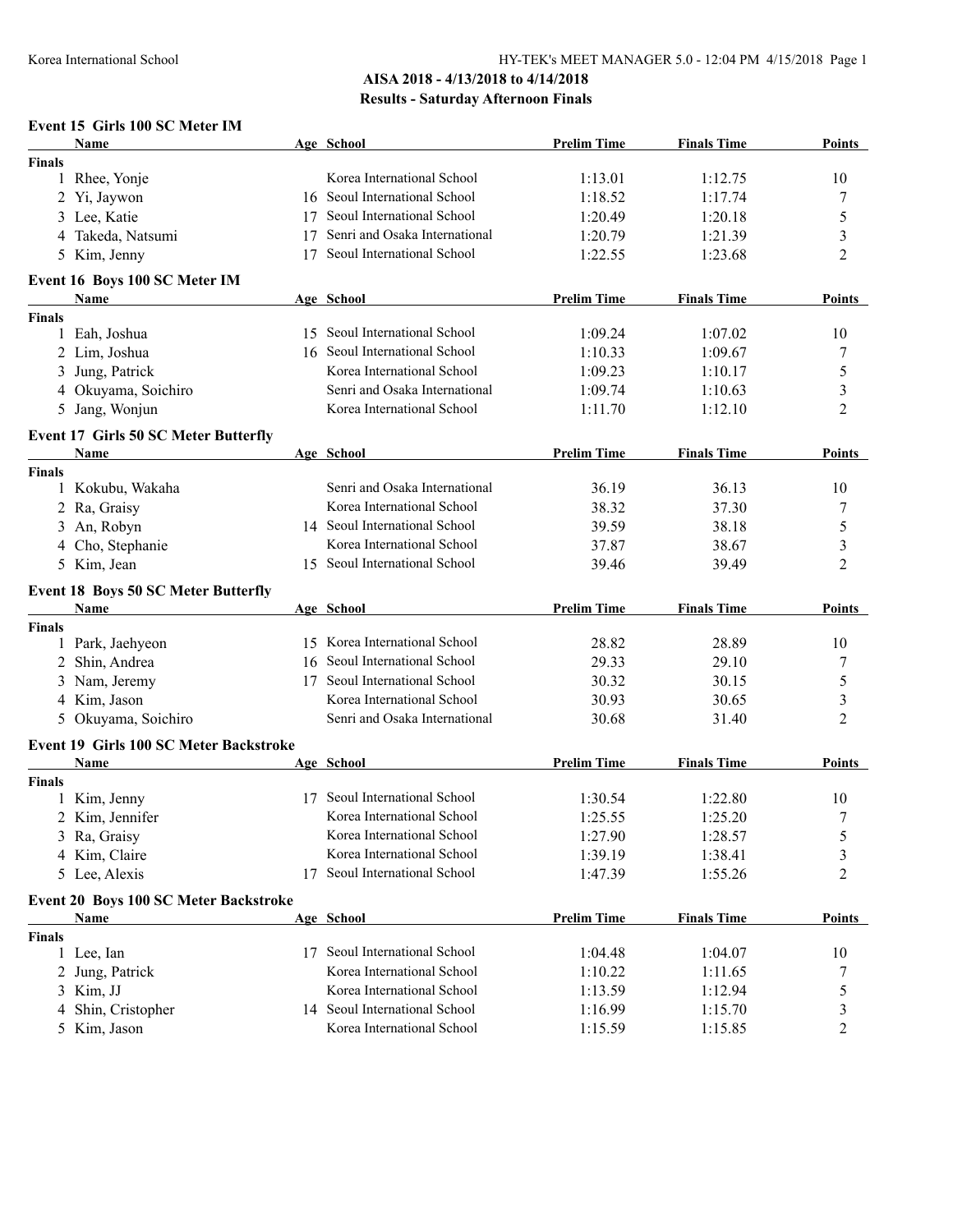### **AISA 2018 - 4/13/2018 to 4/14/2018 Results - Saturday Afternoon Finals**

|               | <b>Event 21 Girls 50 SC Meter Breaststroke</b> |    |                                  |                            |                      |                |
|---------------|------------------------------------------------|----|----------------------------------|----------------------------|----------------------|----------------|
|               | Name                                           |    | Age School                       | <b>Prelim Time</b>         | <b>Finals Time</b>   | Points         |
| <b>Finals</b> |                                                |    |                                  |                            |                      |                |
|               | 1 Kim, Selena                                  |    | Korea International School       | 40.47                      | 39.49                | 10             |
|               | 2 Lee, Katie                                   |    | 17 Seoul International School    | 39.88                      | 40.04                | 7              |
|               | 3 Kokubu, Wakaha                               |    | Senri and Osaka International    | 41.82                      | 42.88                | 5              |
|               | 4 Takeda, Natsumi                              |    | 17 Senri and Osaka International | 42.80                      | 43.57                | 3              |
|               | 5 Lee, Hyun Seung (Heidi)                      |    | Korea International School       | 44.08                      | 43.94                | 2              |
|               | <b>Event 22 Boys 50 SC Meter Breaststroke</b>  |    |                                  |                            |                      |                |
|               | Name                                           |    | Age School                       | <b>Prelim Time</b>         | <b>Finals Time</b>   | Points         |
| <b>Finals</b> |                                                |    |                                  |                            |                      |                |
| 1             | Eah, Joshua                                    | 15 | Seoul International School       | 34.63                      | 33.44                | 10             |
|               | 2 Lim, Joshua                                  |    | 16 Seoul International School    | 33.86                      | 33.53                | 7              |
|               | 3 Jang, Wonjun                                 |    | Korea International School       | 34.43                      | 35.20                | 5              |
|               | 4 Okuyama, Soichiro                            |    | Senri and Osaka International    | 34.53                      | 35.28                | 3              |
|               | 5 Nam, Jeremy                                  |    | 17 Seoul International School    | 36.41                      | 35.48                | 2              |
|               | Event 23 Girls 100 SC Meter Freestyle          |    |                                  |                            |                      |                |
|               | Name                                           |    | Age School                       | <b>Prelim Time</b>         | <b>Finals Time</b>   | <b>Points</b>  |
| <b>Finals</b> |                                                |    |                                  |                            |                      |                |
|               | 1 Rhee, Yonje                                  |    | Korea International School       | 1:04.48                    | 1:04.66              | 10             |
|               | 2 Lee, Katie                                   |    | 17 Seoul International School    | 1:11.43                    | 1:10.93              | 7              |
|               | 3 Kim, Jennifer                                |    | Korea International School       | 1:12.84                    | 1:12.44              | 5              |
|               | 4 Kim, Jenny                                   |    | 17 Seoul International School    | 1:13.47                    | 1:13.62              | 3              |
|               | 5 Rakow, Sydney                                |    | Korea International School       | 1:16.51                    | 1:15.51              | 2              |
|               | <b>Event 24 Boys 100 SC Meter Freestyle</b>    |    |                                  |                            |                      |                |
|               | Name                                           |    | Age School                       | <b>Prelim Time</b>         | <b>Finals Time</b>   | Points         |
| <b>Finals</b> |                                                |    |                                  |                            |                      |                |
|               | 1 Lee, Ian                                     | 17 | Seoul International School       | 56.76                      | 55.51                | 10             |
|               | 2 Shin, Andrea                                 | 16 | Seoul International School       | 58.42                      | 57.63                | 7              |
|               | 3 Lee, James                                   | 17 | Seoul International School       | 59.80                      | 58.75                | 5              |
|               | 4 Park, Jaehyeon                               | 15 | Korea International School       | 1:01.97                    | 1:01.98              | 3              |
|               | 5 Lee, Jiho                                    |    | Korea International School       | 1:02.21                    | 1:03.62              | $\overline{c}$ |
|               | Event 28 Mixed 200 SC Meter Freestyle Relay    |    |                                  |                            |                      |                |
|               | <b>Team</b>                                    |    | Relay                            | <b>Seed Time</b>           | <b>Finals Time</b>   | <b>Points</b>  |
|               | --- Senri and Osaka International              |    | $\mathbf{A}$                     | 2:04.62                    | X2:02.36             |                |
|               | 1) Freyder, Halyard M16                        |    | 2) Kokubu, Wakaha W              | 3) Takeda, Natsumi W17     | 4) Okabe, Fumiya M17 |                |
|               | --- Korea International School                 |    | A                                | 2:02.90                    | X2:04.50             |                |
|               | 1) Park, Jaehyeon M15                          |    | 2) Kim, Jason M                  | 3) Rakow, Sydney W         | 4) Cho, Stephanie W  |                |
|               |                                                |    |                                  |                            |                      |                |
|               | Event 29 Girls 200 SC Meter Freestyle Relay    |    |                                  |                            |                      |                |
|               | Team                                           |    | <b>Relay</b>                     | <b>Seed Time</b>           | <b>Finals Time</b>   | <b>Points</b>  |
|               | 1 Korea International School                   |    | A                                | 2:07.64                    | 2:05.89              | 20             |
|               | 1) Kim, Selena                                 |    | 2) Ra, Graisy                    | 3) Kim, Jennifer           | 4) Rhee, Yonje       |                |
|               | 2 Seoul International School                   |    | A                                | 2:03.07                    | 2:07.74              | 14             |
|               | 1) Yi, Jaywon 16                               |    | 2) Oh, Alex 16                   | 3) Kim, Jenny 17           | 4) Lee, Katie 17     |                |
|               | --- Korea International School                 |    | B                                | NT                         | X2:26.00             |                |
|               | 1) Kwon, Charlotte                             |    | 2) Kim, Claire                   | 3) Lee, Hyun Seung (Heidi) | 4) Hyun, Christine   |                |
|               | --- Seoul International School                 |    | Β                                | NT                         | x2:33.97             |                |